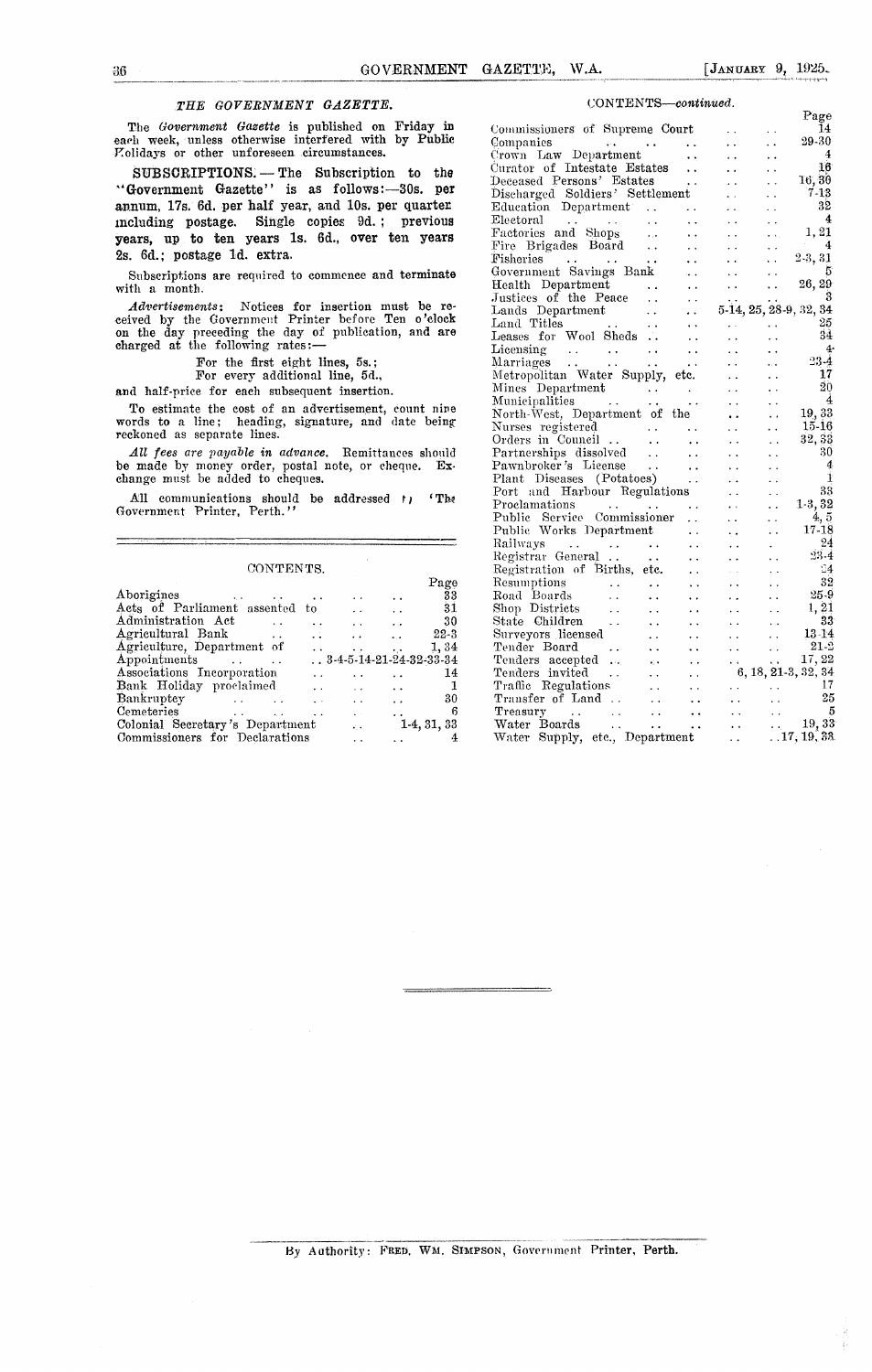

# Government Gazette

## PERTH, FRIDAY, 9 JANUARY 1925 No. 1

© STATE OF WESTERN AUSTRALIA

## **CONTENTS**

Aborigines Acts of Parliament assented to Administration Act Agricultural Bank Agriculture, Department of Appointments Associations Incorporation Bank Holidays proclaimed Bankruptcy Cemeteries Colonial Secretary's Department Commissioners for Declarations Commissioners of Supreme Court Companies Crown Law Department Curator of Intestate Estates Deceased Persons' Estates Discharged Soldiers' Settlement Education Department Electoral Factories and Shops Fire Brigades Act Fisheries Government Savings Bank Health Department Justices of the Peace Lands Department Land Titles Leases for Wool Sheds Licensing Marriages Metropolitan Water Supply, etc. Mines Department Municipalities North-West, Department of the Nurses registered Orders in Council Partnerships dissolved Pawnbroker's License Plant Diseases (Potatoes) Port and Harbour Regulations